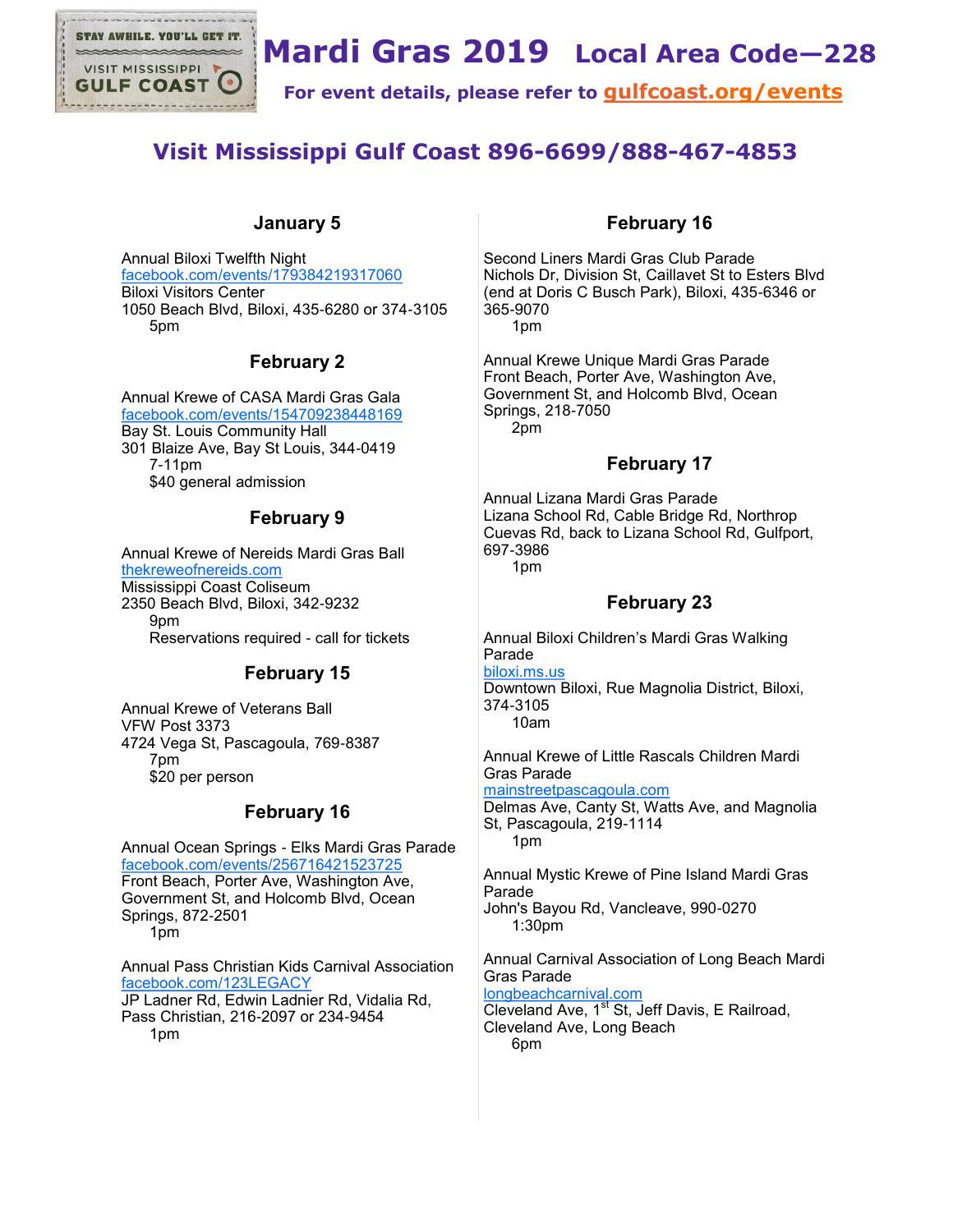#### **February 23**

Annual Gautier Men's Club Mardi Gras Parade [gautiernightparade.com](http://gautiernightparade.com) Dolphin Rd, Gautier-Vancleave Rd, Highway 90, Dolphin Dr, Gautier, 357-0298 7pm

Masquerade Mardi Gras Party [facebook.com/cityofmosspoint](https://www.facebook.com/cityofmosspoint) Riverfront Community Center, 5107 Arthur St, Moss Point, 475-7887 7pm Early Bird \$30 or \$50 per couple, \$40 at the door

#### **February 24**

Annual Krewe of Nereids Mardi Gras Parade [thekreweofnereids.com](http://www.thekreweofnereids.com) Begins at Auderer Blvd &Hwy 90 to Drinkwater Rd, Waveland, 342-9232 12pm

Krewe of Barkloxi-Annual Bow Wow PAW-RADE [facebook.com/MyHSSM](https://www.facebook.com/MyHSSM) Biloxi Town Green, 710 Beach Blvd, Biloxi, 435-6149 1pm spectators free

\$10 pre-registration fee per pet \$15 registration day of event

#### **March 1**

Ocean Springs Carnival Association Night Mardi Gras Parade [osnightparade.com](http://www.osnightparade.com) Front Beach, PorterAve, Washington Ave, Government St, Holcomb Blvd, 355-0146 7pm

#### **March 2**

Annual Krewe of Diamondhead Mardi Gras Parade Gex Dr, Kalani Dr, Diamondhead Dr, Golf Club Dr 12pm

Annual Jackson County Carnival Association Mardi Gras Parade Ingalls Ave, Market St, Jackson Ave, Pascagoula St, Pascagoula, 990-1456 1pm

#### **March 2**

Annual Krewe Of Gemini Mardi Gras Day Parade 19<sup>th</sup> St, Hwy 49, 14<sup>th</sup> St, 13<sup>th</sup> St, 24<sup>th</sup> Ave, 14<sup>th</sup> St,  $21^{\text{st}}$  Ave,  $14^{\text{th}}$  St,  $24^{\text{th}}$  Ave,  $19^{\text{th}}$  St, Gulfport, 860-2578 2pm

Annual Krewe of Neptune Night Mardi Gras Parade [kreweofneptune.org](http://kreweofneptune.org)

Main St, Hwy 90, Dr Martin Luther King Jr Blvd, Howard Ave, Caillavet St, Biloxi 5:30pm

Annual Krewe of Salacia Parade [facebook.com/KreweofSalacia](https://www.facebook.com/KreweofSalacia)

Main St, Hwy 90, Dr Martin Luther King Jr Blvd, Howard Ave, Caillavet St, Biloxi 6:30pm

#### **March 3**

Annual St. Paul Mardi Gras Parade [stpaulcarnival.com](http://www.stpaulcarnival.com) Second St, St Louis St, Henderson Ave, Scenic Drive, Davis Ave, Pass Christian, 234-2022 11:30am

Annual D'Iberville/St Martin North Bay Area Mardi Gras Parade Lemoyne Blvd, Central Ave, Rodriguez St, Automall Parkway, D'Iberville 1:30pm

#### **March 4**

Annual Gulf Coast Carnival Association Coronation Ball [gulfcoastcarnivalassociation.com](http://www.gulfcoastcarnivalassociation.com) Mississippi Coast Coliseum & Convention Center, 2350 Beach Blvd, Biloxi Viewing Only Allowed, 432-8806 8pm-1am Free—tickets available: Biloxi Visitors Center, City Hall, Mississippi Gulf Coast Coliseum, local florists, and local gift shops

Annual Mystic Krewe of the Seahorse Mardi Gras Parade

[facebook.com/mystickreweoftheseahorse](https://www.facebook.com/mystickreweoftheseahorse) Bookter St, Necaise Ave, Main St, Demontluzin Ave, Bay St Louis, Bookter St, Bay St Louis, 365-5581 5pm